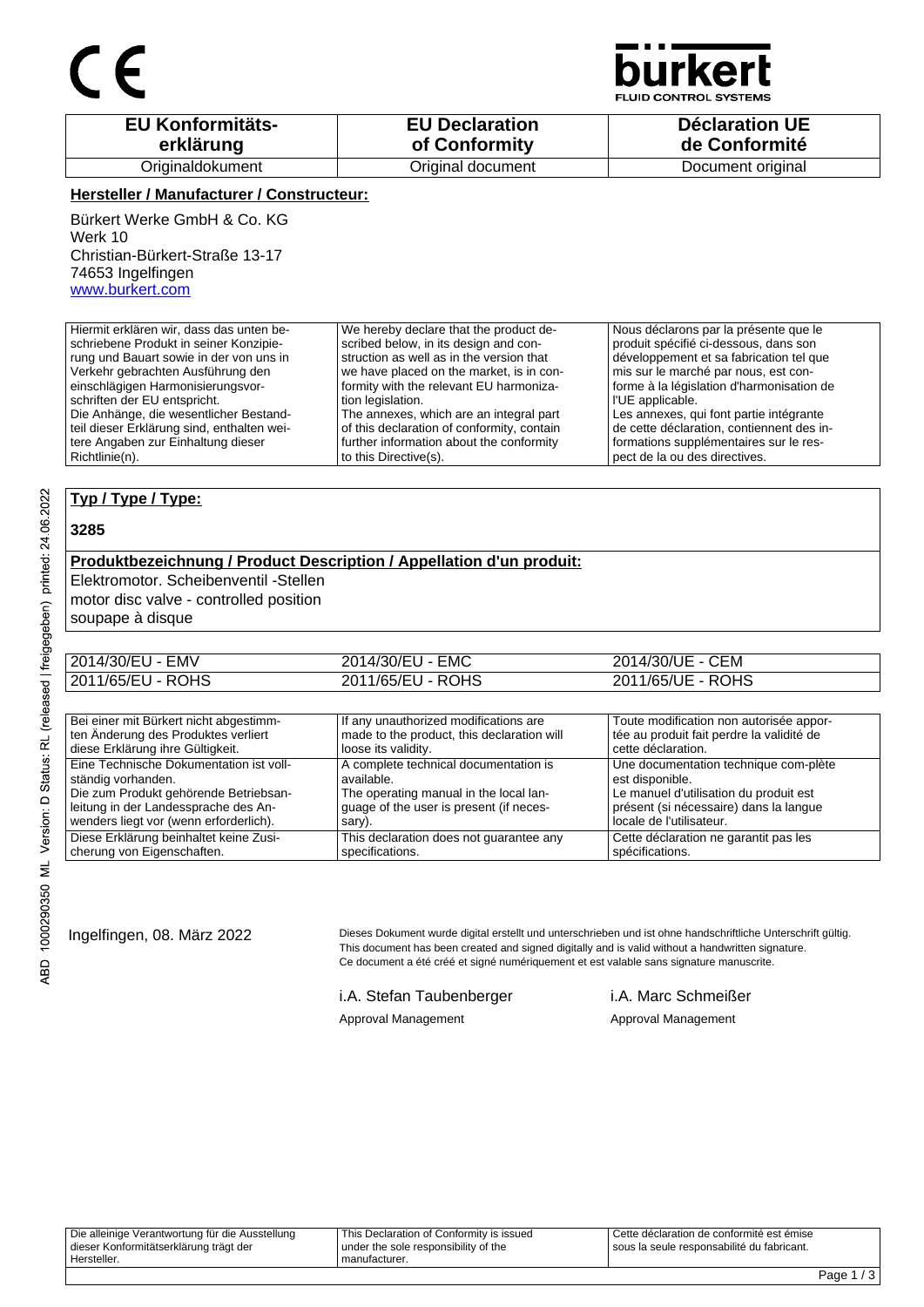

**Anhang EMV zur EU Konformitätserklärung Originaldokument Annex EMC for EU Declaration of Conformity** Original document **Annexe CEM à la Déclaration UE de**  Document original 2014/30/EU - EMV 2014/30/EU - EMC 2014/30/UE - CEM Reference in the Official Journal of the EU: L 96 dated 29.3.2014 Typ / Type / Type (Geräteschlüssel / product specification key / clé de spécification produit): 3285-\*\*\_\*\*\*\*\*\*\*\*\*\*\*\*\*\_\*\*\*\*\*\*<sub>-</sub>\*\*\_\*\*\_\*\* Der oben beschriebene Gegenstand der Erklärung erfüllt die Vorschriften der Richtlinie 2014/30/EU des Europäischen Parlaments und des Rates vom 26. Februar 2014 zur Harmonisierung der Rechtsvorschriften der Mitgliedsstaaten über die elektromagnetische Verträglichkeit. The object of the declaration described above is in conformity with Directive 2014/30/EU of the European Parliament and of the Council of 26 February 2014 on the harmonisation of the laws of the Member States relating to electromagnetic compatibility. L'objet de la déclaration décrit ci-dessus est conforme à la directive 2014/30/UE du Parlement européen et du Conseil du 26 février 2014 relative à l'harmonisation des législations des États membres concernant la compatibilité électromagnétique. Für die Bewertung wurden folgende Normen herangezogen (wenn anwendbar): For evaluation of the conformity, the following standards were consulted (if applicable): Pour l'évaluation de la conformité, les normes suivantes ont été utilisées (le cas échéant): EN 61000-6-3:2007+A1:2011, EN 61000-6-2:2019, EN 61000-6-4:2019

| Die Sicherheits- und Einbauhinweise     | The instructions for safety and      | I Les consignes de sécurité et d'installation |
|-----------------------------------------|--------------------------------------|-----------------------------------------------|
| der mitgelieferten Produktdokumentation | installation of the enclosed product | décrites dans la documentation fournie        |
| sind zu beachten                        | documentation have to be observed.   | l avec le produit doivent être respectées.    |